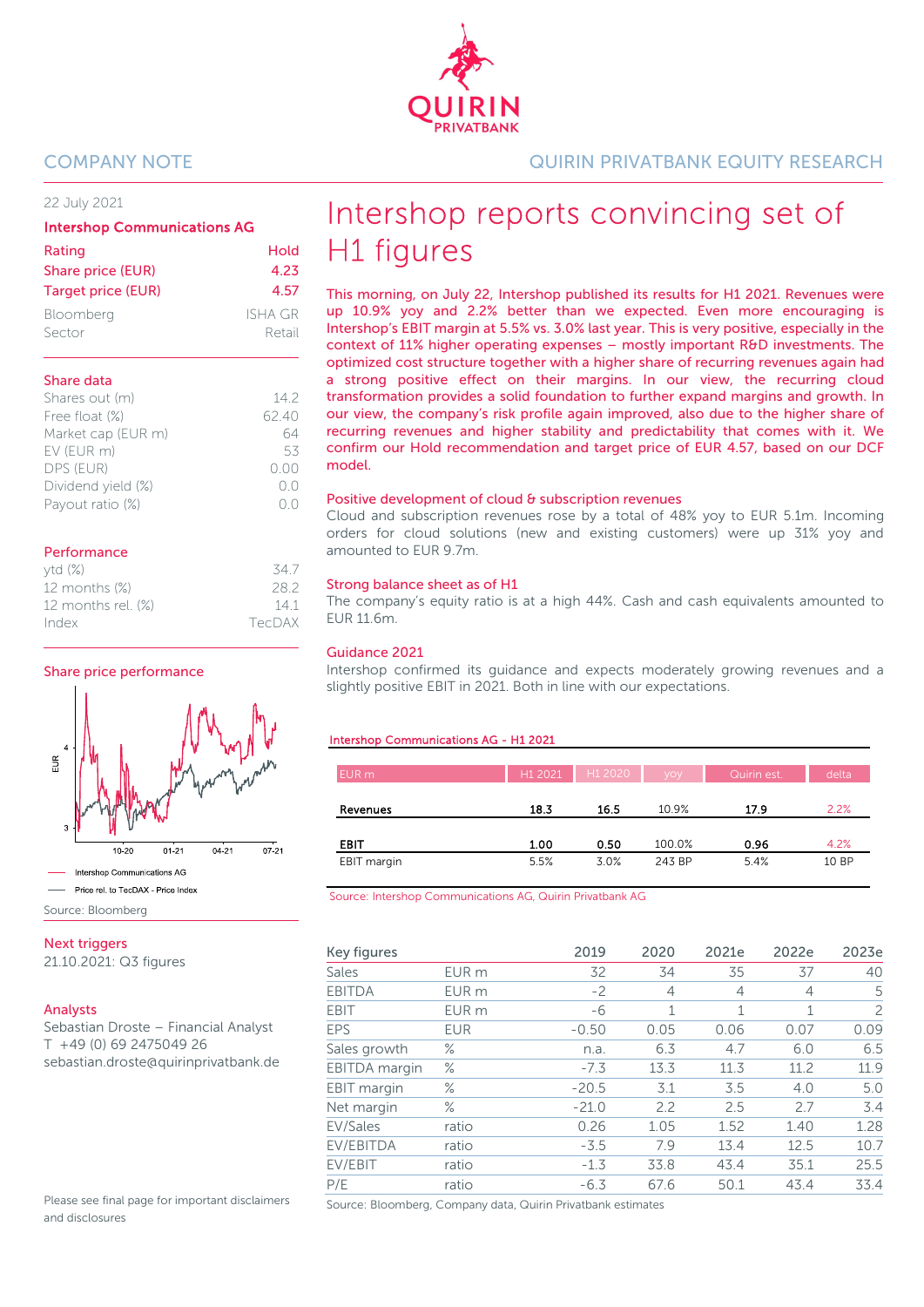# DCF Valuation

We have derived our target price for Intershop from our DCF model. With a WACC of 6.8% (resulting from a risk free rate of 2%, market premium of 5% and a beta of 1.0), a midterm revenue CAGR 2021-2024 of 6.3% fading to a perpetual growth rate of 1.5% and a sustainable long-term EBIT margin of 11% our DCF model derives a fair value of EUR 4.57 per share. Hence, we confirm our Hold recommendation.

### DCF Model for Intershop Communications AG

| (EUR m)                     | 2021e          | 2022e          | 2023e          | 2024e          | 2025e          | 2026e          | 2027e          | 2028e          | 2029e          | 2030e          | т٧           |
|-----------------------------|----------------|----------------|----------------|----------------|----------------|----------------|----------------|----------------|----------------|----------------|--------------|
| <b>Sales</b>                | 35.2           | 37.3           | 39.7           | 42.2           | 44.7           | 47.0           | 49.0           | 50.8           | 52.3           | 53.5           |              |
| growth yoy                  | 4.7%           | 6.0%           | 6.5%           | 6.3%           | 5.8%           | 5.1%           | 4.4%           | 3.7%           | 3.0%           | 2.3%           |              |
| <b>EBIT</b>                 | 1.2            | 1.5            | 2.0            | 2.5            | 2.7            | 3.3            | 3.9            | 4.6            | 5.2            | 5.9            |              |
| EBIT margin                 | 3.5%           | 4.0%           | 5.0%           | 6.0%           | 6.0%           | 7.0%           | 8.0%           | 9.0%           | 10.0%          | 11.0%          |              |
| <b>Taxes</b><br>Tax rate    | $-0.2$<br>13%  | $-0.3$<br>20%  | $-0.5$<br>25%  | $-0.8$<br>30%  | $-0.8$<br>30%  | $-1.0$<br>30%  | $-1.2$<br>30%  | $-1.4$<br>30%  | $-1.6$<br>30%  | $-1.8$<br>30%  |              |
| Depreciation                | 2.8            | 2.7            | 2.7            | 2.7            | 2.7            | 3.1            | 3.3            | 3.5            | 3.6            | 3.7            |              |
| % of sales                  | 7.8%           | 7.2%           | 6.9%           | 6.3%           | 6.0%           | 6.5%           | 6.8%           | 6.9%           | 6.9%           | 7.0%           |              |
| Capex<br>% of sales         | $-2.8$<br>8.0% | $-3.0$<br>8.0% | $-2.8$<br>7.0% | $-3.0$<br>7.0% | $-3.1$<br>7.0% | $-3.3$<br>7.0% | $-3.4$<br>7.0% | $-3.6$<br>7.0% | $-3.7$<br>7.0% | $-3.7$<br>7.0% |              |
| A NWC                       | 0.0            | 0.0            | $-0.1$         | $-0.1$         | $-0.1$         | $-0.1$         | $-0.1$         | $-0.1$         | -0.1           | -0.1           |              |
| % of sales                  | 0.1%           | 0.1%           | 0.1%           | 0.1%           | 0.1%           | 0.1%           | 0.1%           | 0.1%           | 0.1%           | 0.1%           |              |
| <b>FCF</b>                  | 1.0            | 0.8            | 1.4            | 1.4            | 1.4            | 2.0            | 2.6            | 3.1            | 3.6            | 4.1            | 77.3         |
| growth yoy<br><b>PV FCF</b> | n.m.<br>1.0    | n.m.<br>0.8    | n.m.<br>1.2    | 1.5%<br>1.1    | $-2.4%$<br>1.0 | 45.9%<br>1.4   | 27.5%<br>1.7   | 20.0%<br>1.9   | 15.9%<br>2.0   | 13.7%<br>2.2   | 1.5%<br>41.3 |

| Enterprise value             | 56     | <b>PV Forecast Period</b> | 14 | <b>Risk free rate</b> | 2.00% |
|------------------------------|--------|---------------------------|----|-----------------------|-------|
| - Net Debt / Net Cash        | $-9.3$ | <b>PV Terminal Value</b>  | 41 | Cost of debt          | 3.00% |
| - Pension Provisions         | 0      |                           |    | <b>Market Premium</b> | 5.00% |
| Equity value                 | 65     |                           |    | Equity ratio          | 100%  |
| Number of shares             | 14.2   |                           |    | Company beta          | 1.0   |
| Value per share $(\epsilon)$ | 4.57   |                           |    | <b>WACC</b>           | 6.86% |

Source: Quirin Privatbank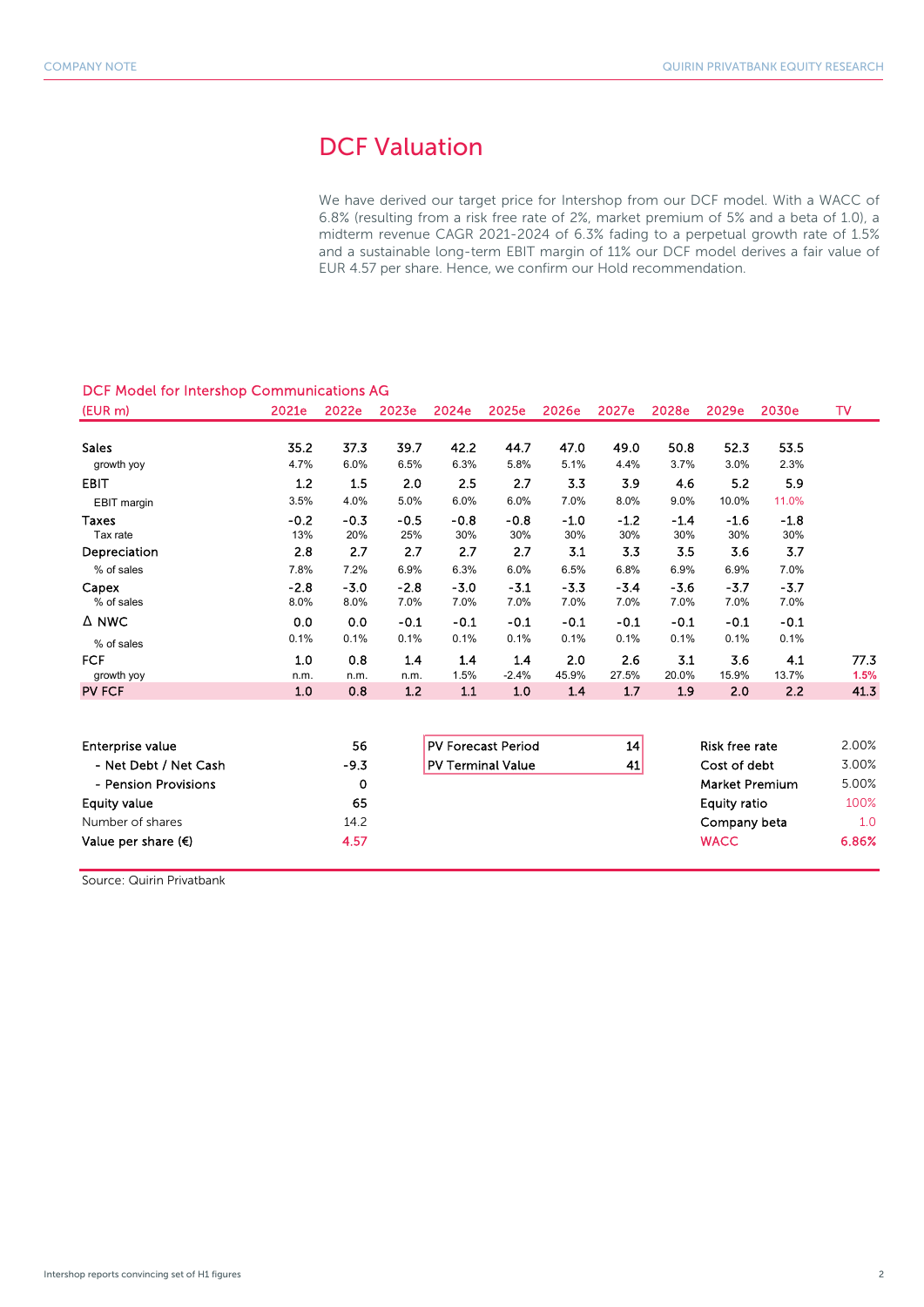### Profit & loss statement

| Profit & loss statement (EUR m)                   | 2019     | <b>YOY</b> | 2020    | YOY       | 2021e   | <b>YOY</b> | 2022e   | <b>YOY</b> | 2023e   | <b>YOY</b> |
|---------------------------------------------------|----------|------------|---------|-----------|---------|------------|---------|------------|---------|------------|
| Sales                                             | 31.6     | n.a.       | 33.6    | 6.3%      | 35.2    | 4.7%       | 37.3    | 6.0%       | 39.7    | 6.5%       |
| Cost of sales                                     | $-20.6$  |            | $-17.9$ |           | $-18.8$ |            | $-19.9$ |            | $-21.2$ |            |
| Gross profit                                      | 11.1     |            | 15.7    |           | 16.4    |            | 17.4    |            | 18.5    |            |
| Selling expenses                                  | $-8.8$   |            | $-7.7$  |           | $-7.9$  |            | $-8.2$  |            | $-8.5$  |            |
| General administrative expenses                   | $-3.4$   |            | $-3.1$  |           | $-3.3$  |            | $-3.5$  |            | $-3.7$  |            |
| Research and development costs                    | $-4.6$   |            | $-3.8$  |           | $-4.0$  |            | $-4.2$  |            | $-4.5$  |            |
| Other operating income                            | 0.3      |            | 0.5     |           | 0.4     |            | 0.5     |            | 0.7     |            |
| Other operating expenses                          | $-1.1$   |            | $-0.5$  |           | $-0.5$  |            | $-0.5$  |            | $-0.6$  |            |
| <b>EBITDA</b>                                     | $-2.3$   | n.a.       | 4.5     | $-292.3%$ | 4.0     | $-10.6%$   | 4.2     | 4.7%       | 4.7     | 13.0%      |
| EBITDA margin (%)                                 | $-7.35$  |            | 13.30   |           | 11.35   |            | 11.21   |            | 11.89   |            |
| <b>EBIT</b>                                       | $-6.5$   | n.a.       | 1.0     | $-116.1%$ | 1.2     | 18.0 %     | 1.5     | 21.1%      | 2.0     | 33.1%      |
| EBIT margin (%)                                   | $-20.46$ |            | 3.11    |           | 3.50    |            | 4.00    |            | 5.00    |            |
| Net interest                                      | $-0.2$   |            | $-0.1$  |           | $-0.2$  |            | $-0.2$  |            | $-0.2$  |            |
| Net financial result                              | $-0.2$   |            | $-0.1$  |           | $-0.2$  |            | $-0.2$  |            | $-0.2$  |            |
| Exceptional items                                 | 0.0      |            | 0.0     |           | 0.0     |            | 0.0     |            | 0.0     |            |
| Pretax profit                                     | $-6.6$   | n.a.       | 0.9     | $-113.6%$ | 1.0     | 13.3 %     | 1.3     | 25.5%      | 1.8     | 38.6%      |
| Pretax margin (%)                                 | $-20.97$ |            | 2.68    |           | 2.90    |            | 3.44    |            | 4.47    |            |
| Taxes                                             | $-0.1$   |            | $-0.1$  |           | $-0.1$  |            | $-0.3$  |            | $-0.4$  |            |
| Tax rate (%)                                      | $-2.17$  |            | 12.08   |           | 13.00   |            | 20.00   |            | 25.00   |            |
| Earnings after taxes                              | $-6.8$   |            | 0.8     |           | 0.9     |            | 1.0     |            | 1.3     |            |
| Group attributable income                         | $-6.6$   | n.a.       | 0.7     | $-111.0%$ | 0.9     | 21.8%      | 1.0     | 15.4 %     | 1.3     | 29.9%      |
| No. of shares (m)                                 | 13.4     |            | 14.2    |           | 14.2    |            | 14.2    |            | 14.2    |            |
| Earnings per share (EUR)                          | $-0.50$  | n.a.       | 0.05    | $-109.3%$ | 0.06    | 34.9%      | 0.07    | 15.4 %     | 0.09    | 29.9%      |
| Source: Company data, Quirin Privatbank estimates |          |            |         |           |         |            |         |            |         |            |

npany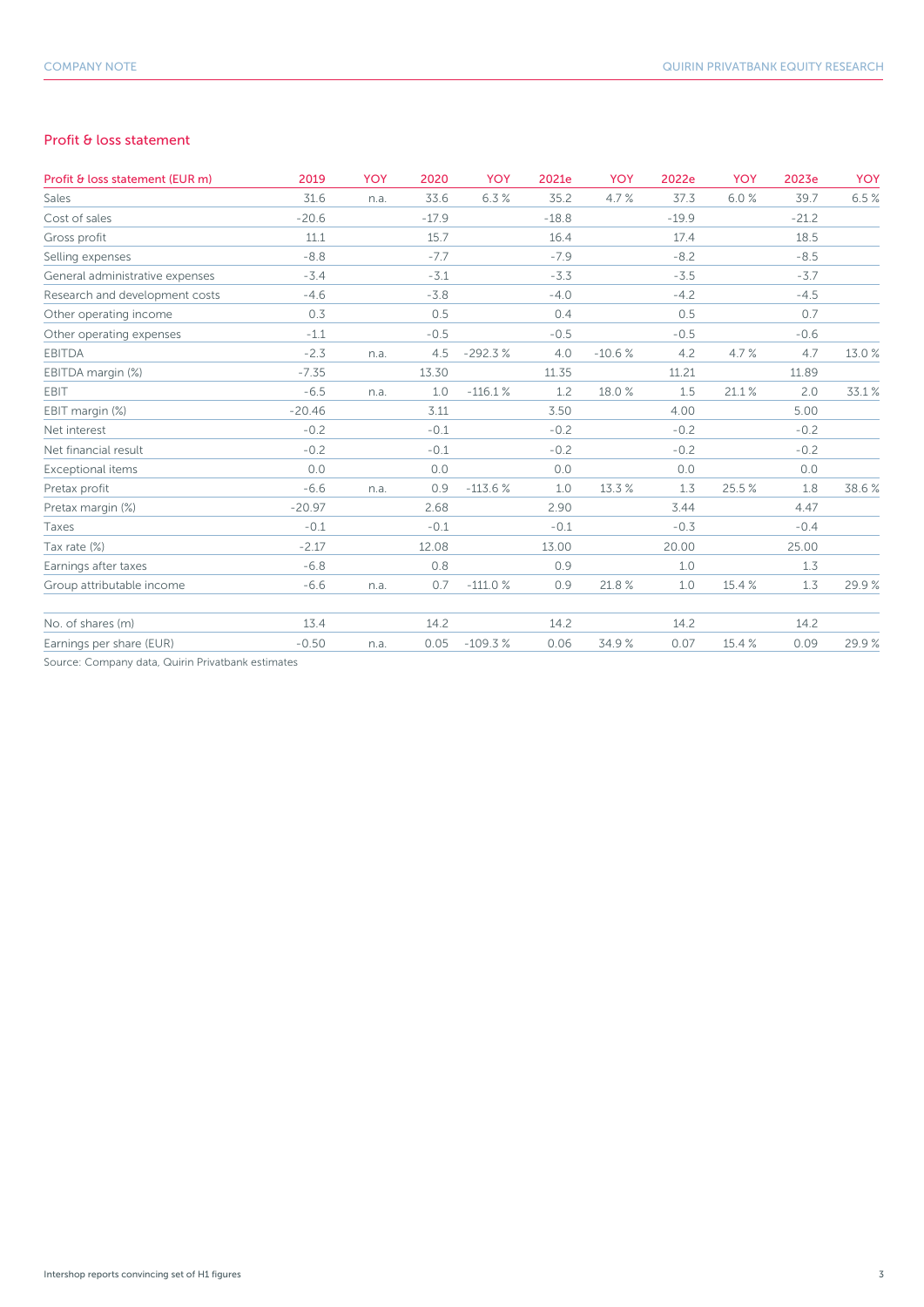#### Balance sheet

| <b>Balance sheet (EUR m)</b>          | 2019    | YOY  | 2020   | YOY      | 2021e | YOY   | 2022e | YOY   | 2023e | YOY   |
|---------------------------------------|---------|------|--------|----------|-------|-------|-------|-------|-------|-------|
| Assets                                |         |      |        |          |       |       |       |       |       |       |
| Cash and cash equivalents             | 7.7     |      | 11.6   |          | 12.7  |       | 13.8  |       | 15.5  |       |
| Accounts receivables                  | 5.5     |      | 3.9    |          | 4.1   |       | 4.4   |       | 4.7   |       |
| Inventories                           | 1.4     |      | 1.0    |          | 1.1   |       | 1.1   |       | 1.2   |       |
| Other current assets                  | 0.0     |      | 0.0    |          | 0.0   |       | 0.0   |       | 0.0   |       |
| Tax claims                            | 0.1     |      | 0.1    |          | 0.1   |       | 0.1   |       | 0.1   |       |
| Total current assets                  | 14.6    | n.a. | 16.5   | 13.0%    | 17.9  | 8.1%  | 19.2  | 7.8%  | 21.3  | 10.6% |
| Fixed assets                          | 0.6     |      | 0.5    |          | 0.6   |       | 0.9   |       | 0.9   |       |
| Goodwill                              | 4.5     |      | 5.9    |          | 5.9   |       | 5.9   |       | 5.9   |       |
| Other intangible assets               | 5.4     |      | 4.5    |          | 4.5   |       | 4.5   |       | 4.5   |       |
| Deferred taxes                        | 0.1     |      | 0.1    |          | 0.1   |       | 0.1   |       | 0.1   |       |
| Other fixed assets                    | 2.4     |      | 1.8    |          | 1.8   |       | 1.8   |       | 1.8   |       |
| <b>Total fixed assets</b>             | 13.0    | n.a. | 12.8   | $-1.3%$  | 12.9  | 0.4%  | 13.2  | 2.3%  | 13.2  | 0.3%  |
| Total assets                          | 27.6    | n.a. | 29.4   | 6.3%     | 30.7  | 4.7%  | 32.4  | 5.5 % | 34.5  | 6.5%  |
| Equity & Liabilities                  |         |      |        |          |       |       |       |       |       |       |
| Subscribed capital                    | 42.6    |      | 14.2   |          | 14.2  |       | 14.2  |       | 14.2  |       |
| Reserves & other                      | 1.1     |      | 2.6    |          | 2.6   |       | 2.6   |       | 2.6   |       |
| Revenue reserves                      | $-27.9$ |      | $-0.2$ |          | 0.7   |       | 1.7   |       | 3.0   |       |
| Accumulated other comprehensive       | 0.0     |      | 0.0    |          | 0.0   |       | 0.0   |       | 0.0   |       |
| Shareholder's equity                  | 15.7    | n.a. | 16.5   | 5.1%     | 17.4  | 5.4%  | 18.4  | 5.9%  | 19.8  | 7.2%  |
| Minorities                            | 0.0     |      | 0.0    |          | 0.0   |       | 0.0   |       | 0.0   |       |
| Shareholder's equity incl. minorities | 15.7    | n.a. | 16.5   | 5.1%     | 17.4  | 5.4 % | 18.4  | 5.9%  | 19.8  | 7.2%  |
| Long-term liabilities                 |         |      |        |          |       |       |       |       |       |       |
| Pension provisions                    | 0.0     |      | 0.0    |          | 0.0   |       | 0.0   |       | 0.0   |       |
| <b>Financial liabilities</b>          | 1.6     |      | 2.3    |          | 2.3   |       | 2.3   |       | 2.3   |       |
| Tax liabilities                       | 0.1     |      | 0.0    |          | 0.0   |       | 0.0   |       | 0.0   |       |
| Other liabilities                     | 0.2     |      | 3.0    |          | 3.2   |       | 3.4   |       | 3.6   |       |
| Total long-term debt                  | 1.8     | n.a. | 5.4    | 194.6%   | 5.5   | 2.7%  | 5.7   | 3.5%  | 5.9   | 3.9%  |
| Short-term debt                       |         |      |        |          |       |       |       |       |       |       |
| Other provisions                      | 0.4     |      | 0.3    |          | 0.3   |       | 0.3   |       | 0.3   |       |
| Trade payables                        | 1.7     |      | 1.5    |          | 1.6   |       | 1.6   |       | 1.8   |       |
| Financial debt                        | 0.0     |      | 0.0    |          | 0.0   |       | 0.0   |       | 0.0   |       |
| Other liabilities                     | 4.7     |      | 3.0    |          | 3.2   |       | 3.4   |       | 3.6   |       |
| Total short-term debt                 | 6.8     | n.a. | 4.8    | $-29.4%$ | 5.0   | 4.7%  | 5.3   | 6.0%  | 5.7   | 6.5%  |
| Total equity & liabilities            | 27.6    | n.a. | 29.4   | 6.3%     | 30.7  | 4.7%  | 32.4  | 5.5%  | 34.5  | 6.5%  |
|                                       |         |      |        |          |       |       |       |       |       |       |

Source: Company data, Quirin Privatbank estimates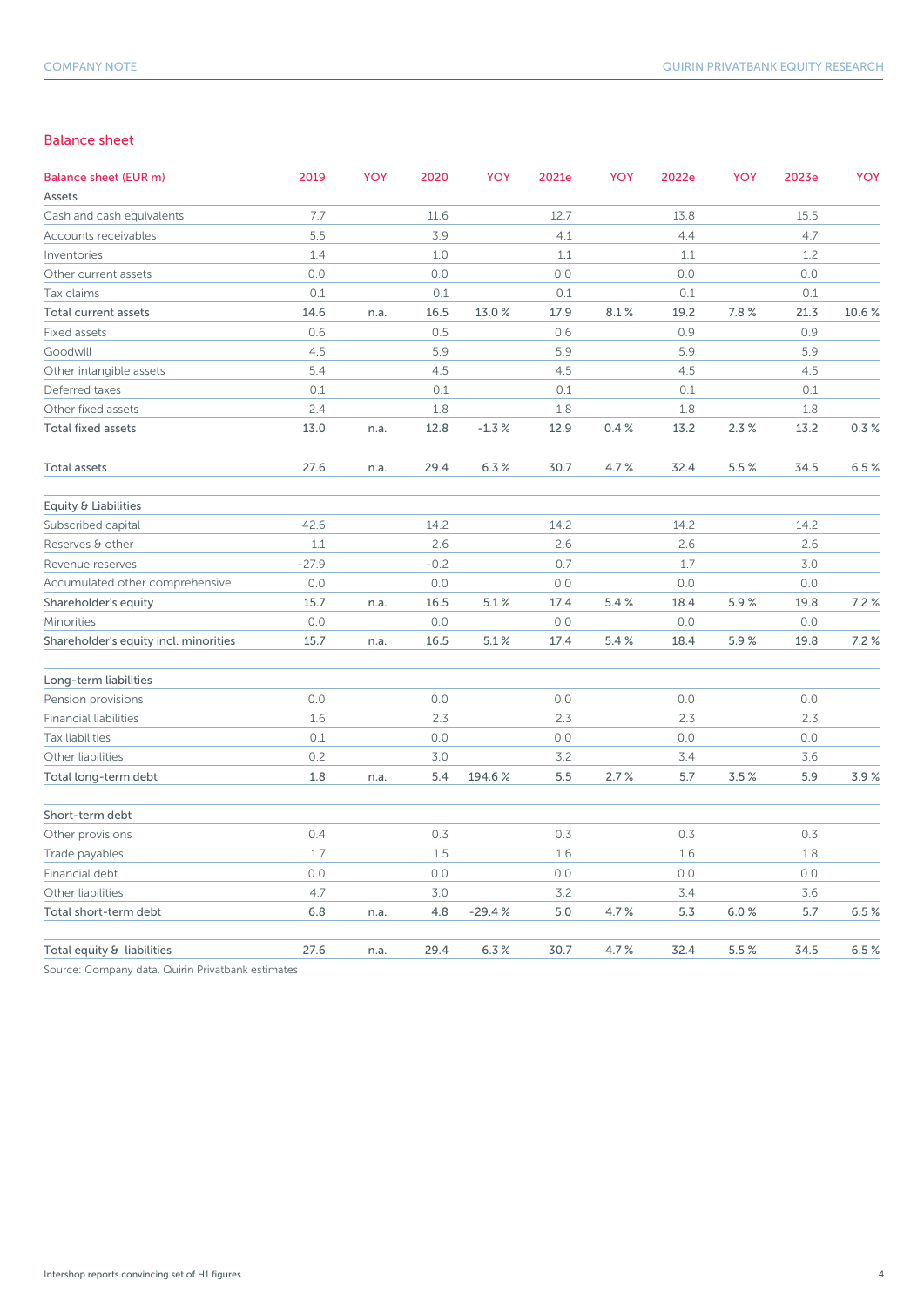## Financial key ratios

| <b>Key ratios</b>          | 2019    | 2020     | 2021e   | 2022e   | 2023e   |
|----------------------------|---------|----------|---------|---------|---------|
| Per share data (EUR)       |         |          |         |         |         |
| <b>EPS</b>                 | $-0.50$ | 0.05     | 0.06    | 0.07    | 0.09    |
| Book value per share       | 1.2     | 1.2      | 1.2     | 1.3     | 1.4     |
| Dividend per share         | 0.00    | 0.00     | 0.00    | 0.00    | 0.00    |
| Valuation ratios           |         |          |         |         |         |
| EV/Sales                   | 0.26    | 1.05     | 1.52    | 1.40    | 1.28    |
| EV/EBITDA                  | $-3.5$  | 7.9      | 13.4    | 12.5    | 10.7    |
| EV/EBIT                    | $-1.3$  | 33.8     | 43.4    | 35.1    | 25.5    |
| P/E                        | $-6.3$  | 67.6     | 50.1    | 43.4    | 33.4    |
| P/B                        | 2.7     | 2.7      | 2.6     | 2.4     | 2.3     |
| Dividend yield (%)         | 0.0     | 0.0      | $0.0$   | $0.0\,$ | $0.0$   |
| Growth                     |         |          |         |         |         |
| Sales growth (%)           | n.a.    | 6.3      | 4.7     | 6.0     | 6.5     |
| EBITDA growth (%)          | n.a.    | $-292.3$ | $-10.6$ | 4.7     | 13.0    |
| EBIT growth (%)            | n.a.    | $-116.1$ | 18.0    | 21.1    | 33.1    |
| EPS growth (%)             | n.a.    | $-109.3$ | 34.9    | 15.4    | 29.9    |
| Profitability ratios       |         |          |         |         |         |
| EBITDA margin (%)          | $-7.3$  | 13.3     | 11.3    | 11.2    | 11.9    |
| EBIT margin (%)            | $-20.5$ | 3.1      | $3.5\,$ | $4.0$   | 5.0     |
| Net margin (%)             | $-21.0$ | 2.2      | 2.5     | 2.7     | 3.4     |
| Financial ratios           |         |          |         |         |         |
| Total equity (EUR m)       | 15.7    | 16.5     | 17.4    | 18.4    | 19.8    |
| Equity ratio (%)           | 56.9    | 56.3     | 56.7    | 56.9    | 57.3    |
| Net financial debt (EUR m) | $-6.2$  | $-9.3$   | $-10.4$ | $-11.5$ | $-13.2$ |
| Net debt/Equity            | 0.6     | 0.6      | 0.6     | 0.6     | 0.6     |
| Interest cover             | 36.8    | $-7.3$   | $-5.8$  | $-7.1$  | $-9.4$  |
| Net debt/EBITDA            | 2.7     | $-2.1$   | $-2.6$  | $-2.7$  | $-2.8$  |
| Payout ratio (%)           | 0.0     | 0.0      | 0.0     | 0.0     | 0.0     |
| Working Capital (EUR m)    | 1.9     | 0.8      | 0.8     | 0.9     | 0.9     |
| Working capital/Sales      | 0.06    | 0.02     | 0.02    | 0.02    | 0.02    |

Source: Company data, Quirin Privatbank estimates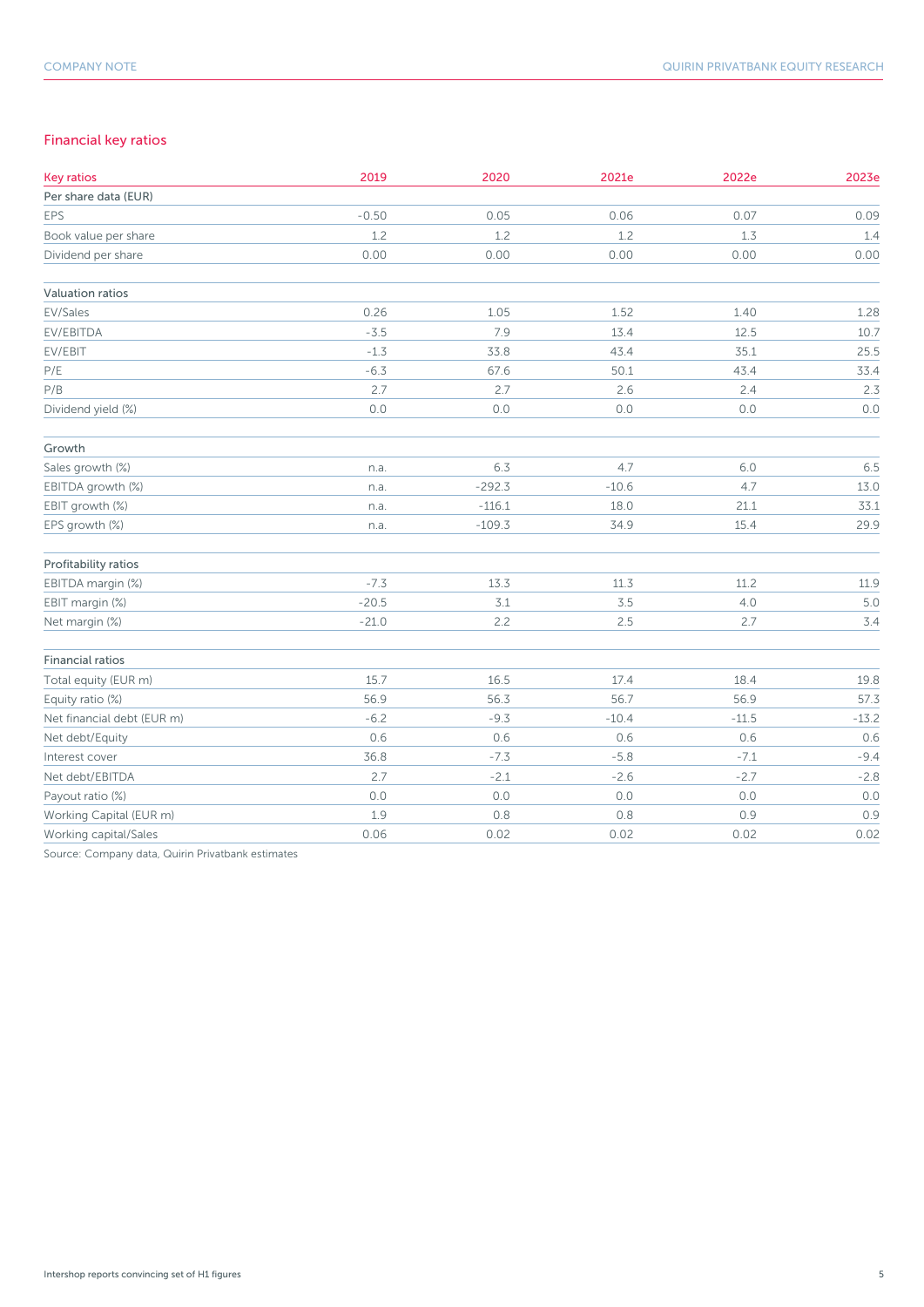## Legal Disclaimer

This report was completed 22/07/2021 14:27 CEST (Delegierte Verordnung 2016/958, Artikel 3 Absatz 1e)

This document has been prepared by Quirin Privatbank AG (hereinafter referred to as "the Bank"). This document does not claim completeness regarding all the information on the stocks, stock markets or developments referred to in it. On no account should the document be regarded as a substitute for the recipient procuring information for himself/herself or exercising his/her own judgments.

The document has been produced for information purposes for institutional clients or market professionals. Private customers, into whose possession this document comes, should discuss possible investment decisions with their customer service officer as differing views and opinions may exist with regard to the stocks referred to in this document.

This document is not a solicitation or an offer to buy or sell the mentioned stock.

The document may include certain descriptions, statements, estimates, and conclusions underlining potential market and company development. These reflect assumptions, which may turn out to be incorrect. The Bank and/or its employees accept no liability whatsoever for any direct or consequential loss or damages of any kind arising out of the use of this document or any part of its content.

Any forecasts or price targets shown for companies discussed in this document may not be achieved due to multiple risk factors including without limitation market volatility, sector volatility, corporate actions, the unavailability of complete and accurate information. For investments in foreign markets and instruments there are further risks, generally based on changes in economic and political environment, changes in financial conditions of the relevant company, on exchange rate changes, etc.

The Bank and/or its employees may hold, buy or sell positions in any securities mentioned in this document, derivatives thereon or related financial products. The Bank and/or its employees may underwrite issues for any securities mentioned in this document, derivatives thereon or related financial products or seek to perform capital market or underwriting services.

The Bank reserves all the rights in this document.

The preparation of this document is subject to regulation by German Law.

Remarks regarding to U.K. clients: Distribution of this material in the U.K.is governed by the FSA Rules. This Report is intended only for distribution to Professional Clients or Eligible Counterparties (as defined under the rules of the FSA) and is not directed at Retail Clients (as defined under the rules of the FSA).

#### Disclosures in respect of section 85 of the German Securities Trading Act, the market abuse regulation and the Commission Delegated Regulation (EU) 2016/958

Section 85 of the German Securities Trading Act in combination with the European regulations requires an enterprise preparing a securities analyses to point possible conflicts of interest with respect to the company that is the subject of the analyses. Catalogue of potential conflicts of interest:

- 1. The Bank and/or its affiliate(s) own a net long or short position exceeding the threshold of 0,5% of the total issued share capital of the company that is the subject of the Research Document, calculated in accordance with Article 3 of regulation (EU) No 236/2012 and with Chapter III and IV of Commission Delegated Regulation (EU) No 918/2012
- 2. The company that is the subject of the Research Document owns 5% or more in the total issued share capital of the Bank and/or its affiliate(s)
- 3. The Bank and/or its affiliate(s) was Lead Manager or Co-Lead Manager over the previous 12 months of a public offering of analyzed company
- 4. The Bank and/or its affiliate(s) act as Market Maker or Designated Sponsor for the analyzed company
- 5. The Bank and/or its affiliate(s) over the previous 12 months has been providing investment banking services for the analyzed company for which a compensation has been or will be paid
- 6. The responsible analyst named in this report disclosed a draft of the analysis set forth in this Research Document to the company that is the subject of this Research Document for fact reviewing purposes and changes were made to this Research Document before publication
- 7. The Bank and/or its affiliate(s) effected an agreement with the analyzed company for the preparation of the financial analysis
- 8. The Bank and/or its affiliate(s) holds a trading position in shares of the analyzed company
- 9. The Bank and/or its affiliate(s) has other important financial interests in relation to the analyzed company

In relation to the security or financial instrument discussed in this analyses the following possible conflict of interest exists: (7)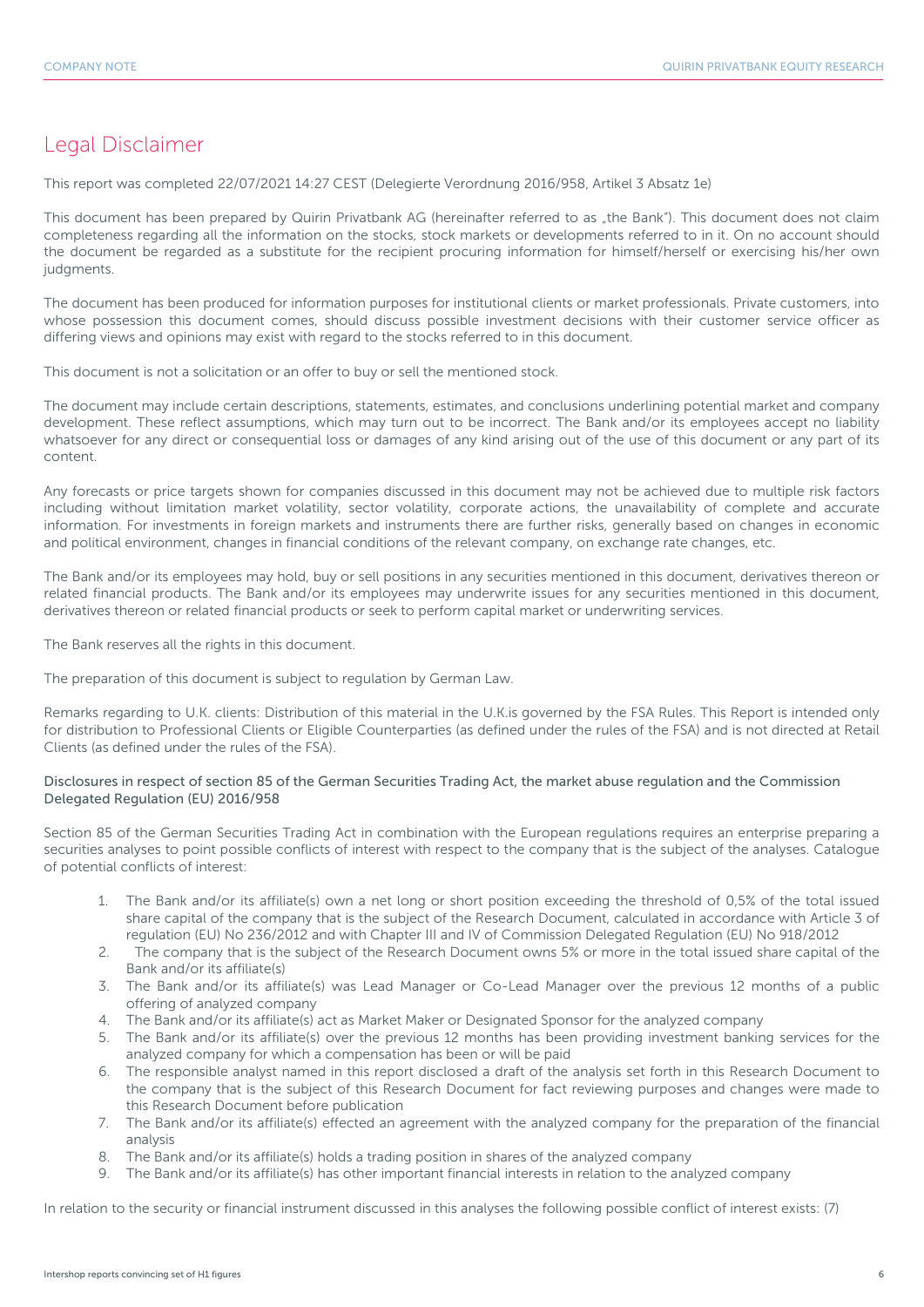The Bank have set up effective organizational administrative arrangements to prevent and avoid possible conflicts of interest and, where applicable, to disclose them. The Quirin research analysts involved in issuing research reports operate independently of Quirin Investment Banking business. Information barriers and procedures are in place between the research analysts and staff involved in securities trading for the account of Quirin or clients to ensure the price sensitive information is treated according to applicable laws and regulations.

The valuation underlying the rating of the company analyzed in this report is based on generally accepted and widely used methods of fundamental valuation, such as the DCF model, Free Cash Flow Value Potential, peer group comparison and – where applicable – a sum-of-the-parts model.

We do not commit ourselves in advance to whether and in which intervals an update is made. The document and the recommendation and the estimations contained therein are not linked – whether directly or indirectly – to the compensation of the analyst responsible for the document.

All share prices given in this equity analysis are closing prices from the last trading day before the publication date stated, unless another point in time is explicitly stated.

The rating in this report are based on the analyst´s expectation of the absolute change in stock price over a period of 6 to 12 months and reflect the analyst´s view of the potential for change in stock price as a percentage. The BUY and SELL ratings reflect the analyst´s expected high change in the value of the stock.

The levels of change expressed in each rating categories are:

 $BUY > +10%$ 

 $HOLD \le -10\%$  and  $\le +10\%$ 

 $SFII > -10%$ 

#### Analyst certification

Sebastian Droste, financial analyst, hereby certifies that all of the views expressed in this report accurately reflect my personal views about any and all of the subject securities or issuers discussed herein. In addition, I hereby certify that no part of my compensation was, is, or will be, directly or indirectly related to the specific recommendations or views expressed in this research report, nor is it tied to any specific investment banking transaction performed by the Bank or its affiliates.

#### Price and Rating History (last 12 months)

| Date       | Price target-EUR | Rating      | Initiation |
|------------|------------------|-------------|------------|
| 22 07 2021 | 4.57             | Hold        |            |
| 17 03 2021 | 457              | <b>Hold</b> |            |
| 27.07.2020 | 3.35             | Hold        | 11 12 2018 |

Bank distribution of ratings and in proportion to investment banking services can be found on the internet at the following address:

#### https://www.quirinprivatbank.de/kapitalmarktgeschaeft/institutionelles-research

Bank disclosures, conflict of interest on complete list of financial analysis on the last 12 month can be found on the internet at the following address:

#### https://research.quirinprivatbank.de/content/disclosures

#### Competent supervisory authority

Bundesanstalt für Finanzdienstleistungsaufsicht - BaFin – (Federal Financial Supervisory Authority), Graurheindorfer Str. 108 , 53117 Bonn

#### Contact Quirin Privatbank AG Frankfurt am Main

Schillerhaus / Schillerstraße 20 / 60313 Frankfurt am Main

Management Board: Karl Matthäus Schmidt • Johannes Eismann •